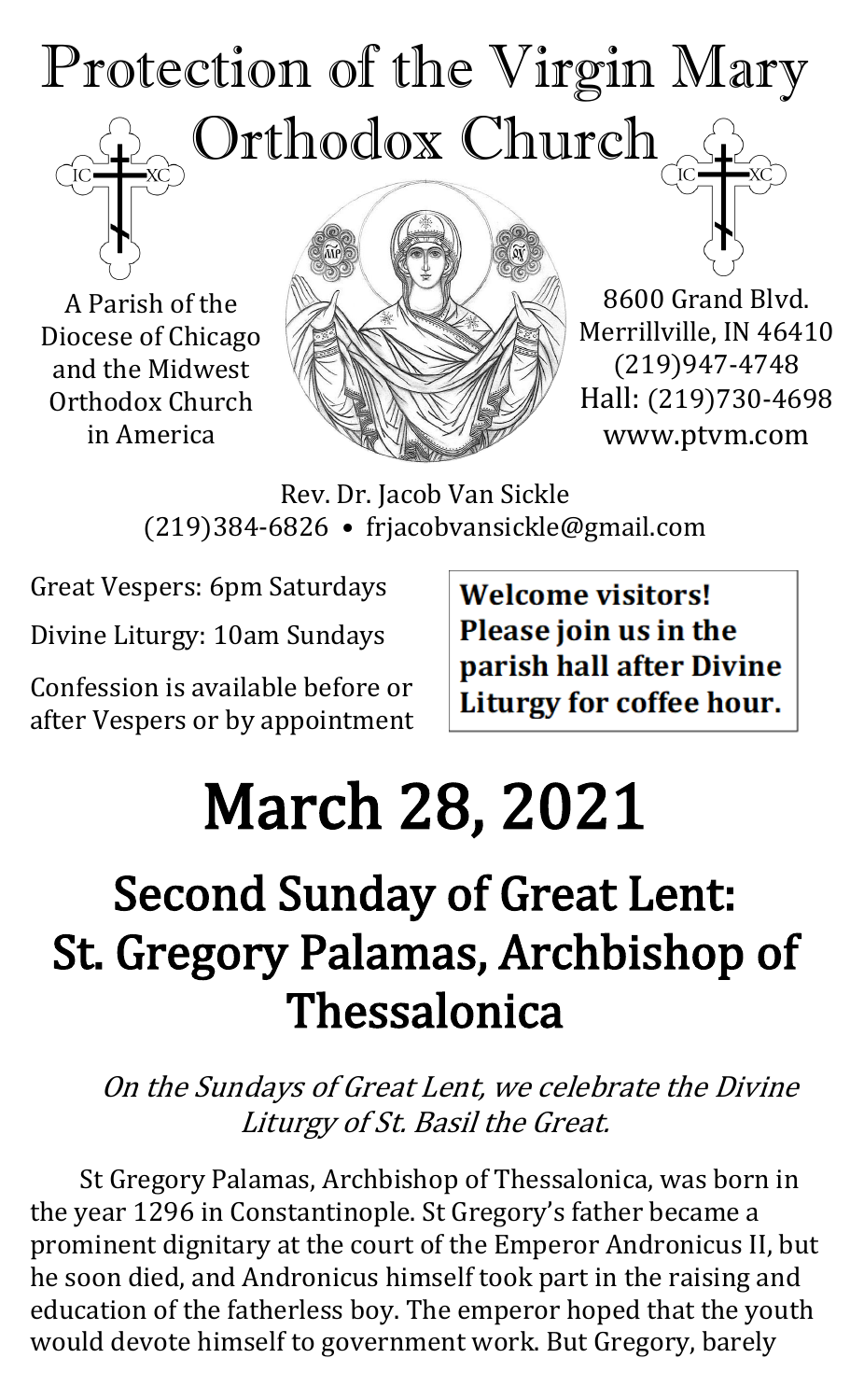twenty years old, withdrew to Mount Athos about the year 1316 and became a novice in the Vatopedi monastery. There he was tonsured and began on the path of asceticism. Gregory's mother and sisters also became monastics.

After struggling in the ascetic life for 12 years at larger monasteries, he resettled in the small skete of Glossia, striving for a greater degree of spiritual perfection. The head of this monastery began to teach the young man the method of unceasing prayer and mental activity, which had been cultivated by monastics, beginning with the great desert ascetics of the fourth century. In the eleventh century, St Simeon the New Theologian provided detailed instruction in mental activity for those praying in an outward manner, and the ascetics of Athos put it into practice. The experienced use of mental prayer (or prayer of the heart), requiring solitude and quiet, is called "Hesychasm" (meaning "calm" or "silence"), and those practicing it were called "hesychasts." During his stay at Glossia, the future hierarch Gregory became fully imbued with the spirit of hesychasm and adopted it as an essential part of his life.

About the year 1330, the learned monk Barlaam arrived in Constantinople from Calabria, Italy. He was the author of treatises on logic and astronomy, a skilled and sharp-witted orator, and he received a university chair in the capital city. Soon Barlaam journeyed to Mt. Athos, where he became acquainted with the spiritual life of the hesychasts. Saying that it was impossible to know the essence of God, he declared mental prayer a heretical error. He ridiculed the teachings of the monks about the methods of prayer and about the uncreated light seen by the hesychasts.

St Gregory, at the request of the Athonite monks, began composing theological arguments in defense of their practice. Towards the year 1340 the Athonite ascetics, with the assistance of the saint, compiled a general response to the attacks of Barlaam, the so-called "Hagiorite Tome." At the Constantinople Council of 1341, in the church of Hagia Sophia, St Gregory debated with Barlaam, focusing upon the nature of the light of the Transfiguration on Mount Tabor. The Council accepted the position of St Gregory, that God, unapproachable in His Essence, reveals Himself through His energies, which are directed towards the world and are able to be perceived, like the light of Tabor, but which are neither material nor created. The contrary teachings of Barlaam were condemned as heresy.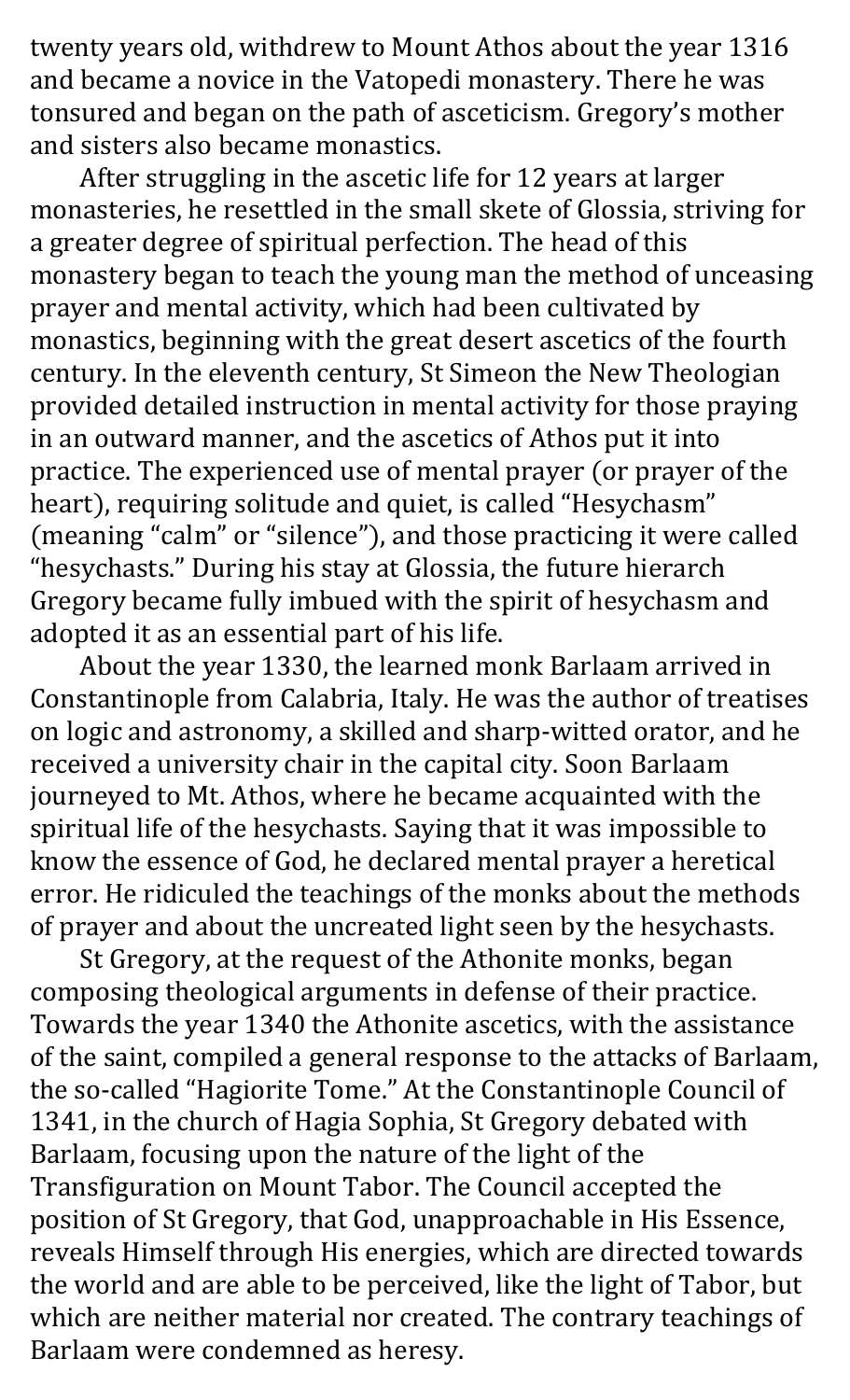But the dispute between the Palamites and the Barlaamites was far from over. Both Patriarch John XIV and the emperor Andronicus III were inclined toward Barlaam's opinion. After continued debate through written tracts, Patriarch John had St Gregory locked up in prison for four years. In 1347, when John was replaced on the patriarchal throne by Isidore, St Gregory Palamas was set free and made Archbishop of Thessalonica. But the people of Thessalonica did not immediately accept St Gregory, and he was compelled to live in various places.

On one of his travels to Constantinople the Byzantine ship fell into the hands of the Turks. Even in captivity, St Gregory preached to Christian prisoners and to his Muslim captors, who were astonished by the wisdom of his words. But some of the Muslims were unable to endure this, so they beat him and would have killed him if they had not expected to obtain a large ransom for him. A year later, St Gregory was ransomed and returned to Thessalonica. He performed many miracles in the three years before his death, healing those afflicted with illness. On the eve of his repose, St John Chrysostom appeared to him in a vision with the words "To the heights! To the heights!" St Gregory Palamas fell asleep in the Lord on November 14, 1359.

#### HYMNS OF THE DAY

#### Tone 1 – Resurrectional Troparion

When the stone had been sealed by the Jews, while the soldiers were guarding Your most pure body, You rose on the third day, O Savior, granting life to the world. The powers of heaven therefore cried to You, O Giver of Life: "Glory to Your Resurrection, O Christ! Glory to Your Kingdom!//

Glory to Your dispensation, O You who love mankind!"

#### Tone 8 – Troparion for St. Gregory Palamas

- O light of Orthodoxy, teacher of the Church, its confirmation,
- O ideal of monks and invincible champion of theologians,
- O wonderworking Gregory, glory of Thessalonica and preacher of grace,//
- always intercede before the Lord that our souls may be saved!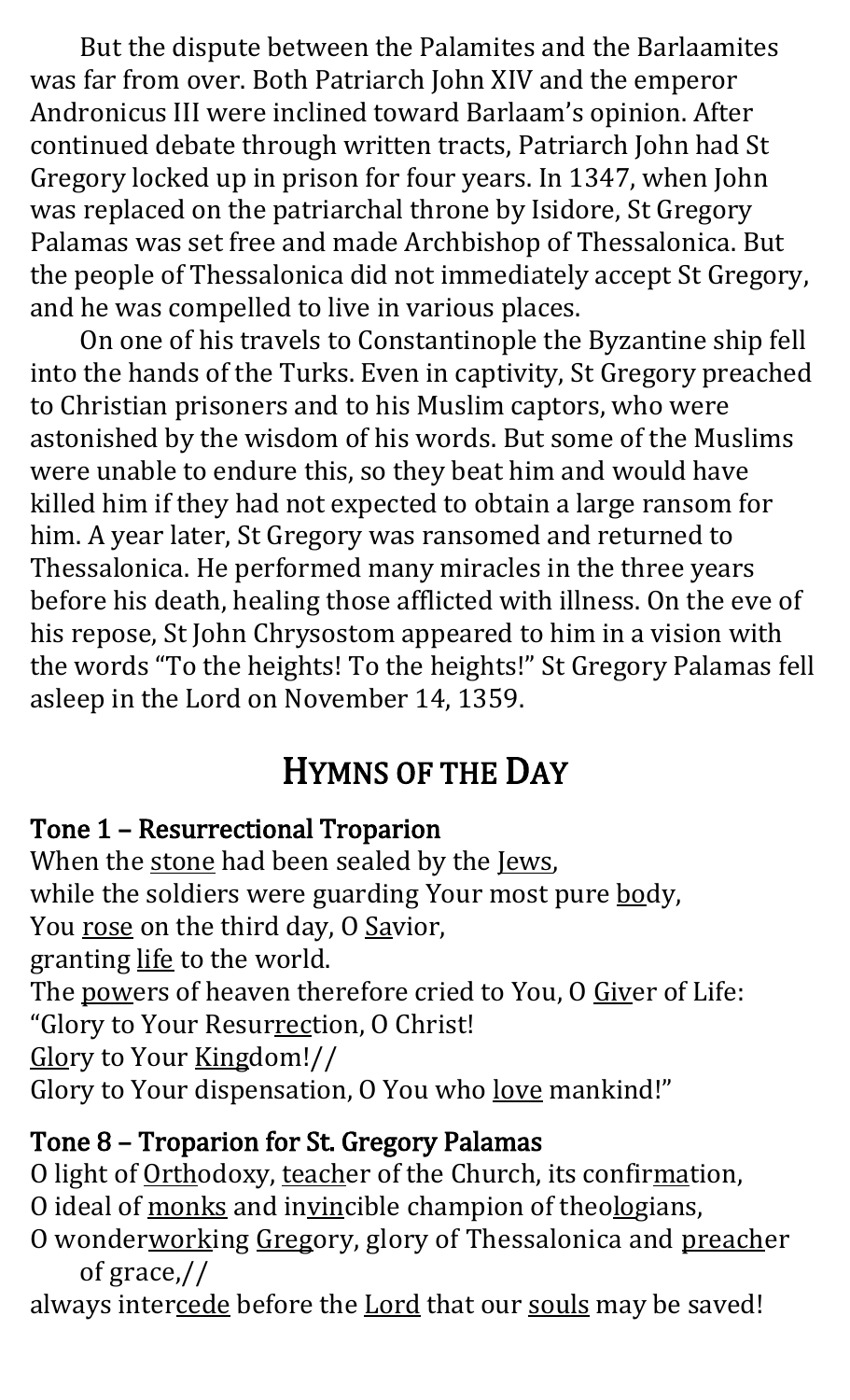#### Tone 8 – Kontakion for St. Gregory Palamas

Holy and divine instrument of wisdom, joyful trumpet of theology, together we sing your praises, O God-inspired Gregory. Since you now stand before the Original Mind, guide our minds to Him, O Father,//

so that we may sing to you: "Rejoice, preacher of grace!"

#### Tone 4 – Kontakion for the Second Week of Lent

Now is the time for action! Judgment is at the doors! So let us rise and fast, offering alms with tears of compunction and crying: "Our sins are more in number than the sands of the sea; but forgive us, O Master of all,// so that we may receive the incorruptible crowns!"

#### SCRIPTURE READINGS

#### Tone 5 – Lenten Prokeimenon (Psalm 11)

You, O Lord, shall protect us and preserve us from this generation forever!

#### Tone 1 –Prokeimenon for St. Gregory (Psalm 48)

My mouth shall speak wisdom; the meditation of my heart shall be understanding.

#### Epistle: Hebrews 1.10 – 2.3 (Second Sunday of Lent)

Brethren: God says of the Son, "You, Lord, in the beginning laid the foundation of the earth, and the heavens are the work of Your hands. They will perish, but You remain; and they will all grow old like a garment; like a cloak You will fold them up, and they will be changed. But You are the same, and Your years will not fail."

But to which of the angels has He ever said: "Sit at My right hand, till I make Your enemies Your footstool"? Are they not all ministering spirits sent forth to minister for those who will inherit salvation? Therefore, we must give the more earnest heed to the things we have heard, lest we drift away. For if the word spoken through angels proved steadfast, and every transgression and disobedience received a just reward, how shall we escape if we neglect so great a salvation, which at the first began to be spoken by the Lord, and was confirmed to us by those who heard Him?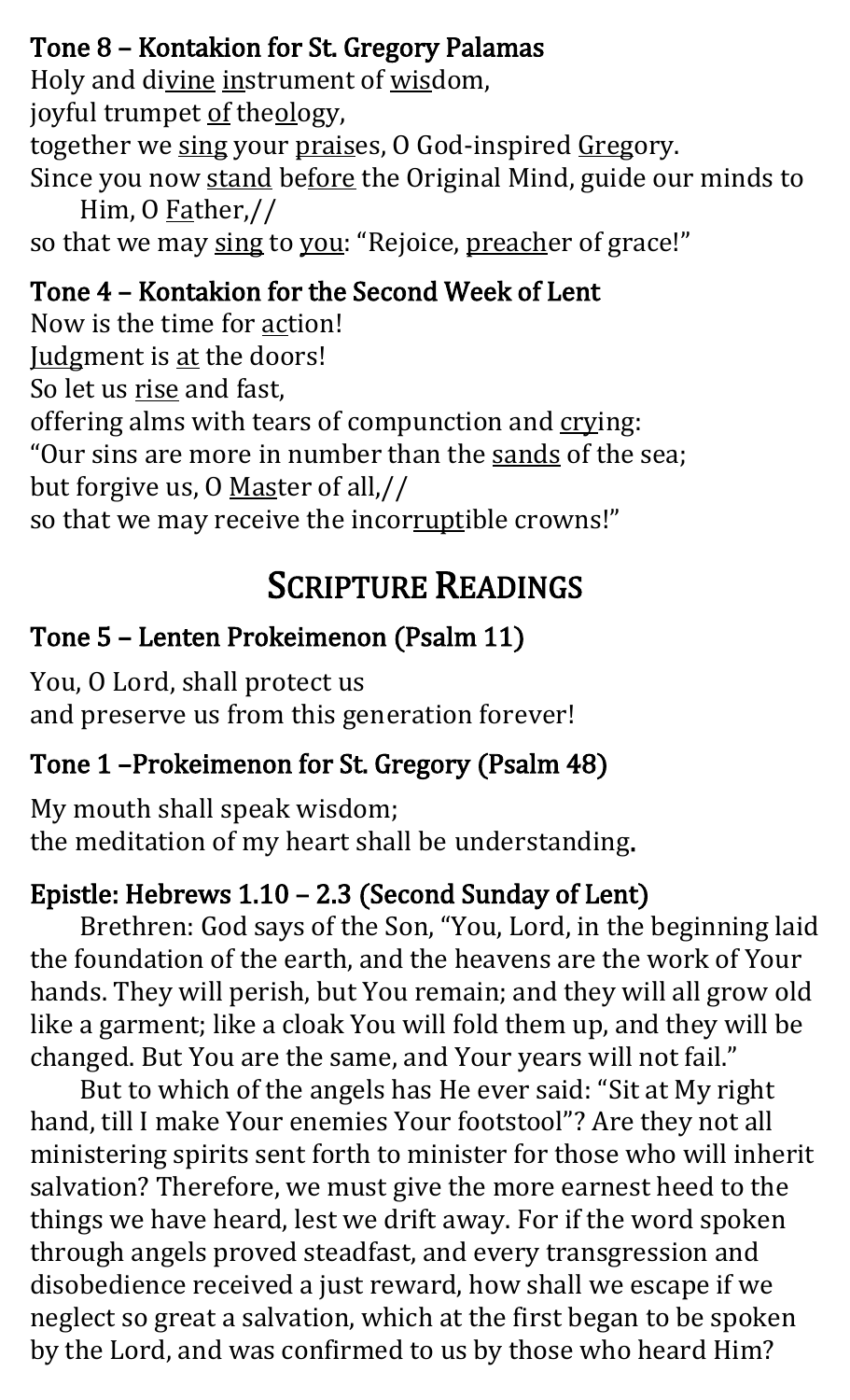#### Hebrews 7.26 – 8.2 (for St. Gregory)

 Brethren: Such a High Priest was fitting for us, who is holy, harmless, undefiled, separate from sinners, and has become higher than the heavens; who does not need daily, as those high priests, to offer up sacrifices, first for his own sins and then for the people's, for this He did once for all when He offered up Himself. For the law appoints as high priests men who have weakness, but the word of the oath, which came after the law, appoints the Son who has been perfected forever.

Now this is the main point of the things we are saying: We have such a High Priest, who is seated at the right hand of the throne of the Majesty in the heavens, a Minister of the sanctuary and of the true tabernacle which the Lord erected, and not man.

#### Gospel: Mark 2.1-12 (Second Sunday)

At that time, Jesus entered Capernaum, and it was heard that He was in the house. Immediately many gathered together, so that there was no longer room to receive them, not even near the door. And He preached the word to them. Then they came to Him, bringing a paralytic who was carried by four men. And when they could not come near Him because of the crowd, they uncovered the roof where He was. So when they had broken through, they let down the bed on which the paralytic was lying.

When Jesus saw their faith, He said to the paralytic, "Son, your sins are forgiven you."

And some of the scribes were sitting there and reasoning in their hearts, "Why does this Man speak blasphemies like this? Who can forgive sins but God alone?"

But immediately, when Jesus perceived in His spirit that they reasoned thus within themselves, He said to them, "Why do you reason about these things in your hearts? Which is easier, to say to the paralytic, 'Your sins are forgiven you,' or to say, 'Arise, take up your bed and walk'? But that you may know that the Son of Man has power on earth to forgive sins" – He said to the paralytic, "I say to you, arise, take up your bed, and go to your house."

Immediately he arose, took up the bed, and went out in the presence of them all, so that all were amazed and glorified God, saying, "We never saw anything like this!"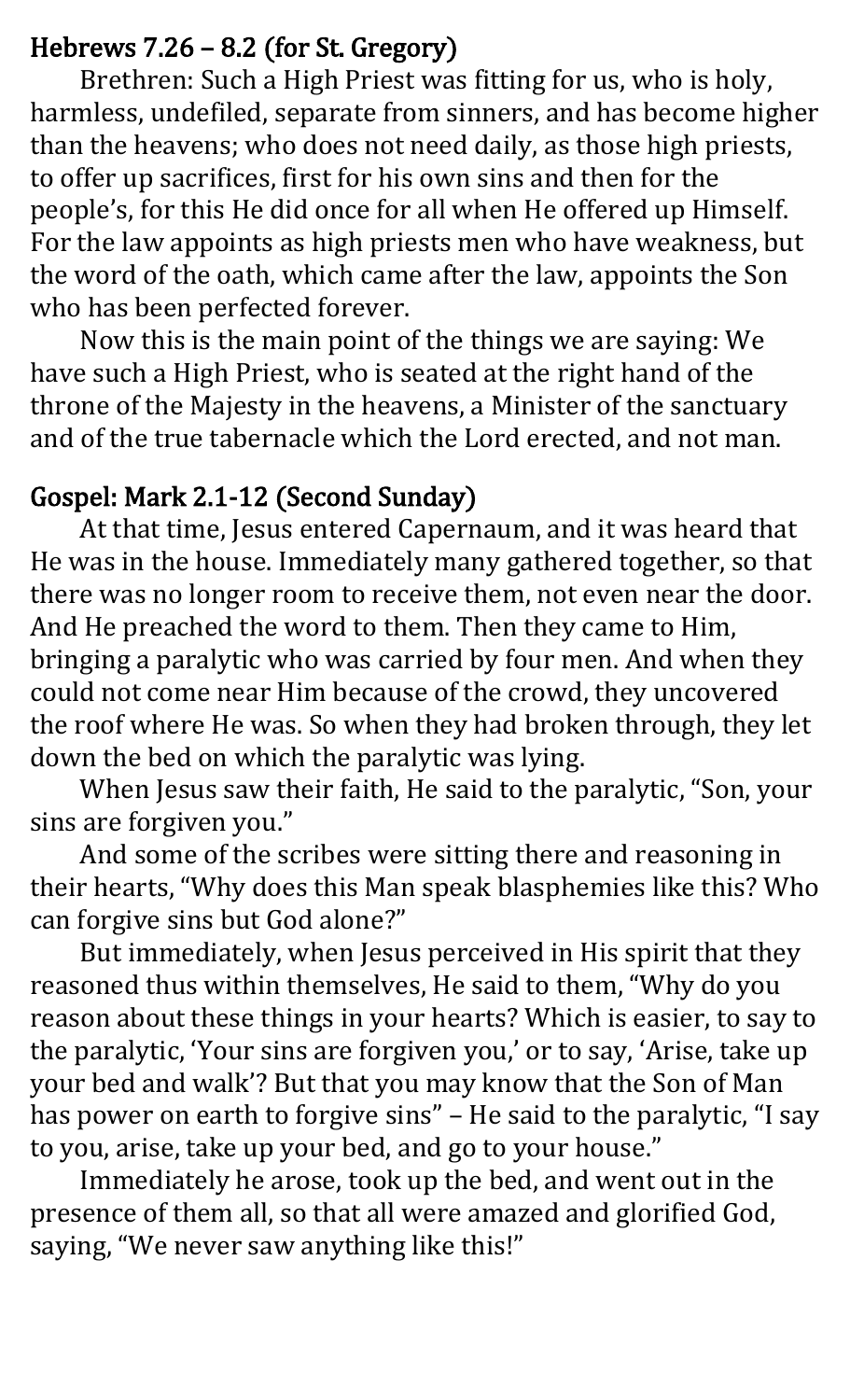#### John 10.9-16 (St. Gregory)

 Jesus said to His disciples: "I am the door. If anyone enters by Me, he will be saved, and will go in and out and find pasture. The thief does not come except to steal, and to kill, and to destroy. I have come that they may have life, and that they may have it more abundantly. I am the good shepherd. The good shepherd gives His life for the sheep. But a hireling, he who is not the shepherd, one who does not own the sheep, sees the wolf coming and leaves the sheep and flees; and the wolf catches the sheep and scatters them. The hireling flees because he is a hireling and does not care about the sheep. I am the good shepherd; and I know My sheep, and am known by My own. As the Father knows Me, even so I know the Father; and I lay down My life for the sheep. And other sheep I have which are not of this fold; them also I must bring, and they will hear My voice; and there will be one flock and one shepherd."

#### WE REMEMBER IN PRAYER

| <b>N.Dep.</b> Erin Brady         |  |  |
|----------------------------------|--|--|
| Nicholas Lile                    |  |  |
| <b>Ev.Mem.</b> John Rosco (2003) |  |  |
| Mary Brozanski ('97)             |  |  |
| Mitre Mitrovich ('94)            |  |  |

Mitar Glegorovich ('84) Andrew Pilnock ('74) Serge Borisenko ('57) Boris Klimoff ('55) Gregory Golub ('38)

| Health & Salv.  | Tina           | Tanya       |
|-----------------|----------------|-------------|
| Archpr. Peter   | Jennifer       | Christopher |
| Mat. Margaret   | Gail           | Nina        |
| Mat. Anne       | Stacy          | Renee       |
| Pr. Anastasy    | Jeramie        | Carissa     |
| Mat. Trudy      | Olivia         | Cynthia     |
| Pr. Christopher | Parker         | John        |
| Mat. Jennifer   | Christine      | Olga        |
| Andrew          | Larry          | Mark        |
| Gideon          | Rollie         | Jerry       |
| Kevin           | Joseph         | Michael     |
| Jon             | Nadia          | Anthony     |
| Tanya           | <b>Brendan</b> | Janet       |
| Jovan           | David          | Daryl       |
| Julia           | Sharon         | Diane       |
| Warren          | Michael        | Carla       |
| Tom             | Janie          | Susan       |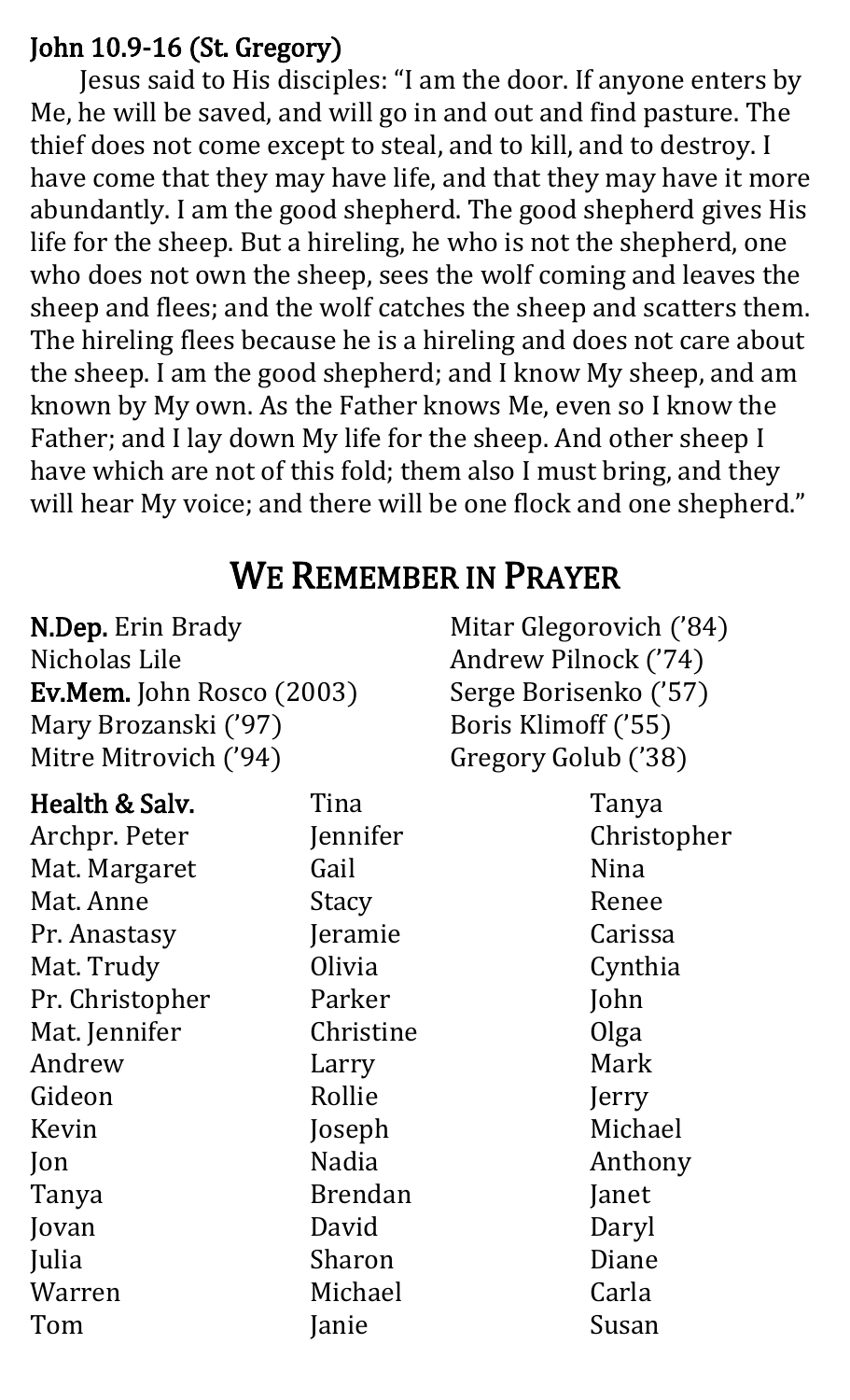| Timothy        | Hudson    | Pauline          |
|----------------|-----------|------------------|
|                |           |                  |
| William        | Ayden     | Mary             |
| Paul           | Hyland    | Jessika & family |
| Joseph         | Jason     | Timothy          |
| Linda          | Ted       | Lisa             |
| Claudia        | James     | Lois             |
| Elizabeth      | Pamela    | Michael          |
| Snezana        | Erin      | Ivanka           |
| <b>Nathan</b>  | Alexander | Janice           |
| Kara           | Ronald    | Ken              |
| Ryan           | Theodore  | Debbie           |
| <b>Thomas</b>  | Robert    | Jacqueline       |
| Carol          | Craig     | Dara             |
| Christine      | Chuck     | Cindy            |
| $\mathsf{lon}$ | Scott     | Daniel           |
| Zoey           | Mark      | Laura            |
| Dominic        | Christine | Dorothy          |
| Declan         | Dale      |                  |

\*If you know someone who needs prayer, please give their name to Fr Jacob

#### ANNOUNCEMENTS

We continue to take precautions during the health crisis. Everyone except celebrants and choir must be masked and maintain distance between groups. Those seeking to limit their exposure to larger groups are encouraged to take advantage of weekday services with lower attendance.

Pascha Bake Sale orders are ready for pick-up in the hall today during coffee hour.

Our men's group is once again making sausage, in time for Pascha. If any men are interested in helping, please tell Sergei or Fr Jacob.

Now that coffee hour is back, we need volunteers to make it happen on a consistent basis. Table & chair set-up and coffee making is covered, but we need people to sign up to bring food. For now, we are going to keep it simple. No meat or dairy because of Lent, and everything must be "grab and go" because of Covid. If you are willing to contribute food on a given Sunday, please let Mary Ann Bertram know, and she will put a schedule together.